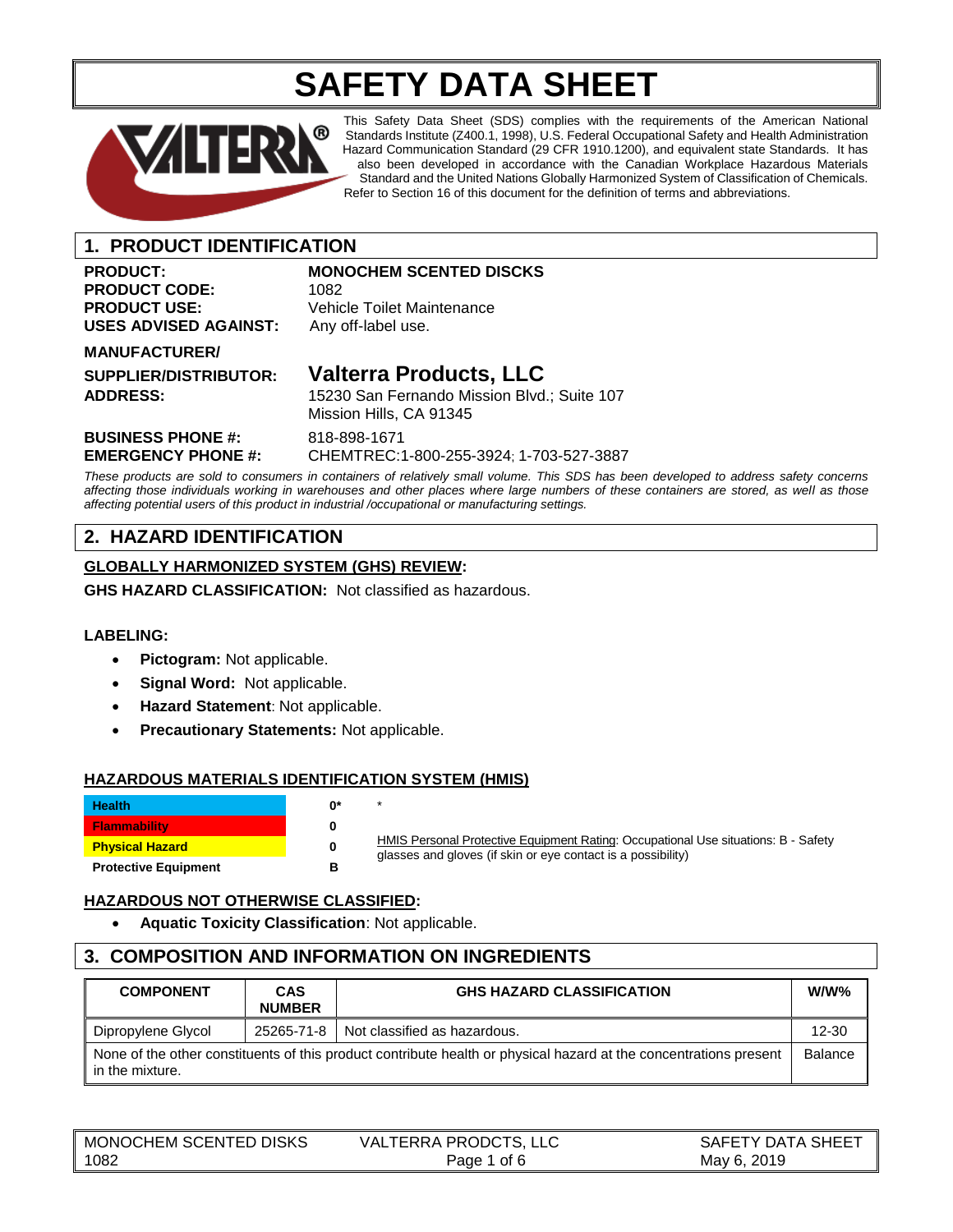# **4. FIRST AID MEASURES**

#### **FIRST AID:**

- **Eyes:** Hold contaminated eyes open and flush with copious amounts of water for 15 minutes. "Roll" eyes during flush. Seek medical attention if eye irritation occurs.
- **Skin:** Flush area with warm, running water. Continue rinsing with water for at least 15 minutes, if any evidence of redness or irritation occurs. Seek medical attention if skin irritation persists or rash develops.
- **Inhalation:** Obtain fresh air. If necessary, blow nose. Seek medical attention if irritation occurs.
- **Ingestion:** If it is accidentally ingested, rinse mouth. Contact professional medical personnel or the local poison control center for additional guidance.

#### **ACUTE HEALTH EFFECTS:**

- **Eyes:** Eye contact with plate particulates can cause mechanical irritation.
- **Skin:** Skin contact with plate particulates may cause mechanical irritation
- **Inhalation:** Inhalation of plate particulates may cause mechanical irritation.
- **Ingestion:** In the event this product is swallowed, irritation of the nose, throat, and digestive tract can occur. Ingestion may cause nausea, vomiting, and diarrhea. It may also present a choking hazard.

**CHRONIC HEALTH EFFECTS:** None reported.

## **TARGET ORGANS:** Not applicable.

**RECOMMENDATIONS TO PHYSICIANS:** Treat symptoms and eliminate overexposure. **MEDICAL CONDITIONS AGGRAVATED BY OVEREXPOSURE:** None reported.

# **5. FIRE-FIGHTING MEASURES**

**NFPA FLAMMABILITY CLASSIFICATION:** Not flammable. See symbol to right.

**RECOMMENDED FIRE EXTINGUISHING MEDIA:** Water Spray, Water Jet, Dry Powder, Foam, Carbon Dioxide, or any other.

**UNSUITABLE FIRE EXTINGUISHING MEDIA:** None known.

**UNUSUAL HAZARDS IN FIRE SITUATIONS:** When involved in a fire, this material may produce very irritating vapors and toxic gases (e.g., carbon oxides).

**RECOMMENDATIONS TO FIREFIGHTERS:** Wear Self Contained Breathing Apparatus and full protective equipment for fire response. Move containers from fire area if it can be done without risk to personnel. Contaminated equipment should be rinsed thoroughly with water before returning to service.



# **6. ACCIDENTAL RELEASE MEASURES**

**RESPONSE TO INCIDENTAL RELEASES:** In the event of a release, wear gloves and safety glasses when cleaning-up spills.

**RESPONSE TO NON-INCIDENTAL RELEASES:** As needed, respond to non-incidental chemical releases of this product (such as the simultaneous destruction of several pallets of product) by evacuating the impacted area and contacting appropriate emergency personnel. Due to the non-hazardous nature of the product, follow the procedures for Response to Incidental Releases specified above.

**RESPONSE PROCEDURES FOR ANY RELEASE:** Sweep up spilled solid.Use a damp sponge/polypad to carefully cleanse the contaminated area or items. If appropriate, further clean the contaminated area and equipment with a soap and water solution, followed by a water rinse.

**SPILL RESPONSE EQUIPMENT:** Broom and dustpan. Polypad or other absorbent material, if needed.

**ENVIRONMENTAL PRECAUTIONS:** Avoid response actions that can cause a release of a significant amount of the substance into the environment.

## **REFERENCES TO OTHER SECTIONS**:

- See Section 8 (Exposure Controls/Personal Protection) for personal protective equipment recommendations.
- See Section 13 (Disposal Recommendations) for information on waste disposal.

| MONOCHEM SCENTED DISKS | VALTERRA PRODCTS, LLC | SAFETY DATA SHEET |
|------------------------|-----------------------|-------------------|
| 1082                   | Page 2 of 6           | May 6, 2019       |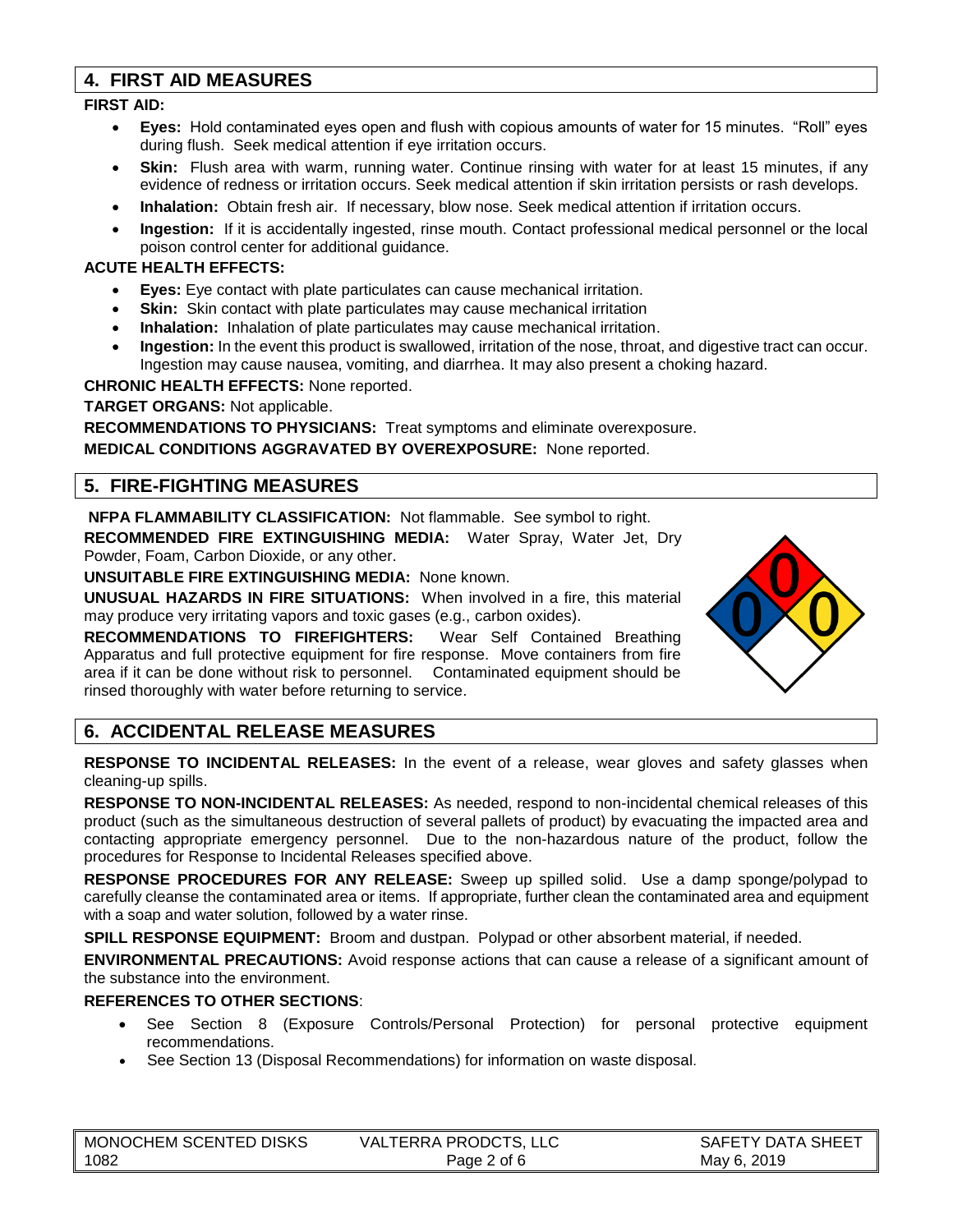# **7. HANDLING AND STORAGE**

**HYGIENE PRACTICES:** Keep out of reach of children**.** Do not smoke, drink, eat, or apply cosmetics in the chemical use area. Avoid inhalation of dusts and particulates. Use in well-ventilated area. Avoid contact with skin or eyes. Remove contaminated clothing promptly. Clean up any spilled product immediately.

**HANDLING RECOMMENDATIONS:** Avoid contact when handling.

**INCOMPATIBILITIES:** See Section 10 (Stability and Reactivity).

**STORAGE RECOMMENDATIONS:** Ensure all containers are correctly labeled. Store container in cool, dry place away from direct sunlight, sources of intense heat, or where freezing is possible. Store this product away from incompatible chemicals (See Section 10, Stability and Reactivity).

**PROTECTIVE PRACTICES DURING MAINTENANCE OF CONTAMINATED EQUIPMENT:** Follow practices indicated in Section 6 (Accidental Release Measures).

**SPECIFIC END USES:** Vehicle cleaning and maintenance.

# **8. EXPOSURE CONTROL AND PERSONAL PROTECTION**

**U.S. NATIONAL EXPOSURE LIMITS:** There are no airborne occupational exposure limits that have been established for components of this product listed in Section 3.

**BIOLOGICAL OCCUPATIONAL EXPOSURE LIMITS:** Not established.

**ENGINEERING CONTROLS:** Use this product in well-ventilated environment.

**RESPIRATORY PROTECTION:** None needed under routine circumstances of use.

**HAND PROTECTION:** Rubber, latex, or neoprene gloves should be used when prolonged contact is anticipated. **EYE PROTECTION:** Splash goggles or safety glasses with side shield are recommended if contact with the product is anticipated.

**BODY PROTECTION:** None needed under typical situations of use or handling.

# **9. PHYSICAL AND CHEMICAL PROPERTIES**

**PHYSICAL STATE:** Solid; plates/disks. **COLOR:** White. **ODOR:** Pleasant. **pH:** Not applicable. **BOILING POINT:** Not determined. **MELTING POINT:** Not determined. **REFRACTIVE INDEX:** Not determined. **VISCOCITY:** Not determined. **FLASH POINT:** Not applicable. **LOWER EXPLOSIVE LIMIT (LEL):** Not applicable. **UPPER EXPLOSIVE LIMIT (UEL):** Not applicable. **AUTOIGNITION TEMPERATURE:** Not applicable.

**VAPOR PRESSURE:** Not determined. **VAPOR DENSITY (air = 1):** Not determined. **RELATIVE DENSITY (water = 1):** Not determined. **EVAPORATION RATE (water = 1):** Not determined. **COEFFICIENT OIL/WATER DISTRIBUTION (PARTITION COEFFICENT):** Not established. **SOLUBILITY:** Insoluble. **EXPLOSIVE PROPERTIES:** Not applicable. **OXIDIZING PROPERTIES:** Not applicable. **VOLATILE ORGANIC COMPOUNDS:** Not applicable.

# **10. STABILITY AND REACTIVITY**

**RELATIVE STABILITY (AT STANDARD TEMPERATURES AND PRESSURES):** Normally stable.

**INCOMPATIBILITIES:** Strong acids. Strong oxidizing agents.

**HAZARDOUS POLYMERIZATION:** Will not occur.

**HAZARDOUS CHEMICAL DECOMPOSITION PRODUCTS:** Products of thermal decomposition include very irritating vapors and toxic gases (e.g., carbon oxides).

**CONDITIONS TO AVOID:** Avoid contact with incompatible chemicals.

| ∥ MONOCHEM SCENTED DISKS | <b>VALTERRA PRODCTS, LLC</b> | SAFETY DATA SHEET |
|--------------------------|------------------------------|-------------------|
| 1082                     | Page 3 of 6                  | May 6, 2019       |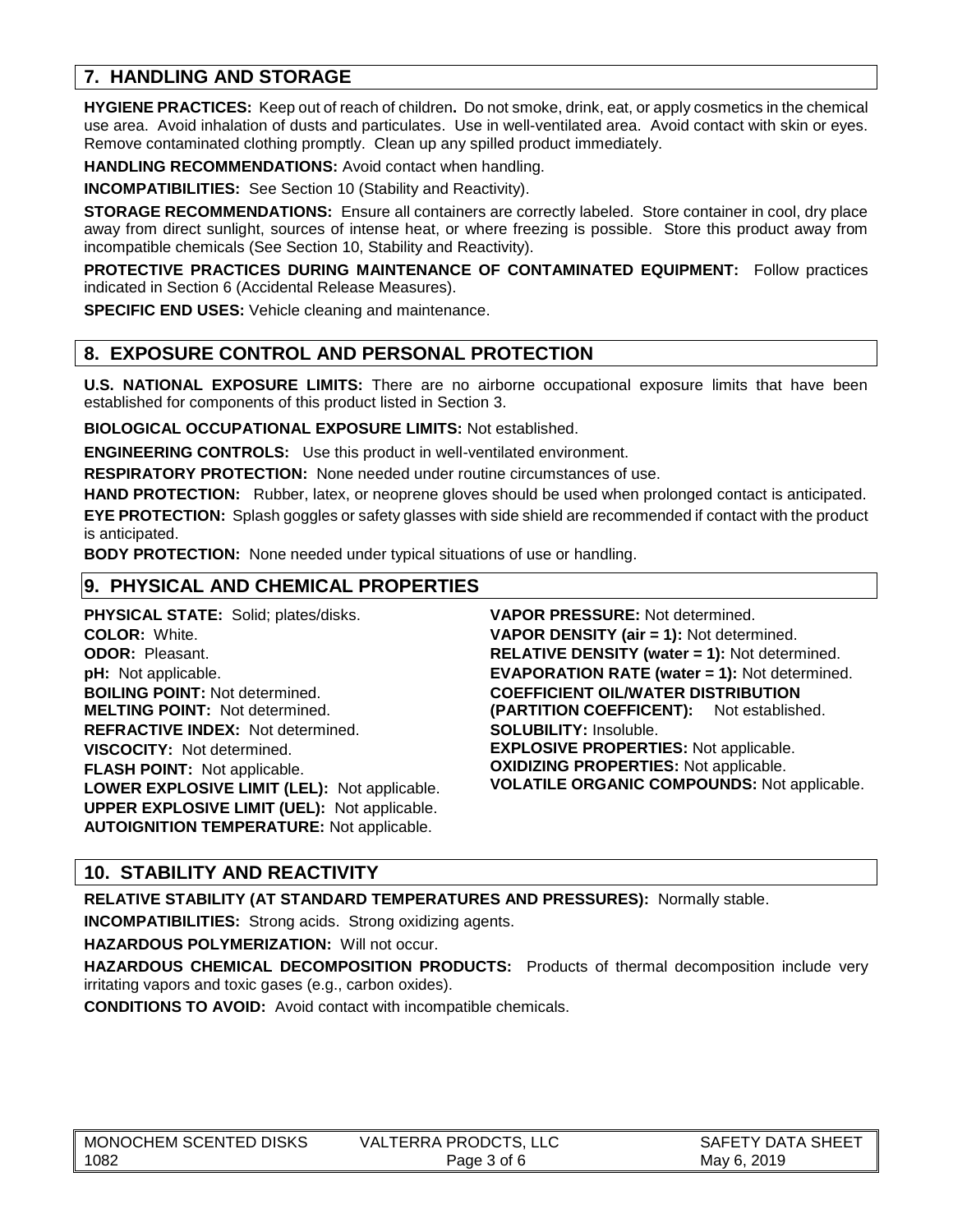# **11. TOXICOLOGY INFORMATION**

## **ACUTE TOXICITY:**

• **PRODUCT ACUTE TOXICITY ESTIMATES:**

ATE (Oral) > 2000 mg/kg ATE (Dermal) >2000 mg/kg

• **COMPONENT TOXICOLOGY DATA:** The following data are available for components of this product. **DIPROPYLENE GLYCOL**

LD50 (oral, rat) - > 5,000 mg/kg LC50 (inhalation, rat);  $> 2.34$  mg/l; 4 hours LD50 (skin, rabbit) > 5,010 mg/kg

- **DEGREE OF IRRITATION:** The product is not anticipated to be irritating to skin or eyes under normal circumstances of use.
- **SENSITIZATION:** The components of this product are not reported to cause respiratory or skin sensitization.
- **REVIEW OF ACUTE SYMPTOMS AND EFFECTS BY ROUTE OF EXPOSURE:** See Section 2 (Hazards Information) and Section 4 (First Aid Measures) for additional details. t

| <b>Eves</b>       | May cause mechanical eye irritation.                                                                     |
|-------------------|----------------------------------------------------------------------------------------------------------|
| <b>Skin</b>       | May cause mechanical skin irritation.                                                                    |
| <b>Inhalation</b> | May cause mechanical irritation to exposed tissues.                                                      |
| Ingestion         | May cause mechanical irritation of the mouth, throat, and tissues of the digestive system. May present a |
|                   | choking hazard.                                                                                          |

#### **CHRONIC TOXICITY:**

• **CARCINOGENICITY STATUS:** The following table summarizes the carcinogenicity listing for the components of this product. "NO" indicates that the substance is not considered to be, or suspected to be, a carcinogen by the listed agency

| <b>CHEMICAL</b>              | <b>IARC</b>  | <b>NTP</b> | <b>NIOSH</b> | <b>OSHA</b> | OTHER     |
|------------------------------|--------------|------------|--------------|-------------|-----------|
| - -<br>Glycol<br>Dipropylene | NC<br>$\sim$ | <b>NO</b>  | ΝO           | <b>NO</b>   | <b>NO</b> |

- **REPRODUCTIVE TOXICITY INFORMATION:** This product is not known to cause any adverse effect on the human reproductive system.
- **TOXICOLOGY DATA:** No data are available for components of this product present in greater than 1 percent concentration.
- **TOXICOLOGICALLY SYNERGISTIC PRODUCTS:** None known.
- **MUTAGENIC EFFECTS:** Not applicable.
- **SPECIFIC TARGET ORGAN TOXICITY – SINGLE EXPOSURE:** Not applicable.
- **SPECIFIC TARGET ORGAN TOXICITY – REPEATED EXPOSURE:** Not applicable.
- **ASPIRATION HAZARD**: Not applicable.

## **12. ECOLOGICAL INFORMATION**

**TOXICITY TO TERRESTRIAL LIFE:** Based on available data, this product is not anticipated to be harmful to contaminated plants or animals.

**TOXICITY TO AQUATIC LIFE** Based on available data, this product is not anticipated to be harmful to contaminated aquatic plants or animals.

**COMPONENT AQUATIC TOXICITY DATA:** The following data are available for components of this product. **DIPROPYLENE GLYCOL**

EC50 - Daphnia magna (Water flea) - > 100 mg/l - 48 hours

EC50 - Desmodesmus subspicatus (green algae) - > 100 mg/l - 72 hours

**MOBILITY, PERSISTENCE, AND DEGRADABILITY:** The components of the product are ultimately biodegradable. The disks are not anticipated to be mobile in soil. Good hygiene practices should be implemented to prevent all accidental releases to the environment.

**BIOACCUMULATION AND BIOCONCENTRATION POTENTIAL:** It is not anticipated that this product will bioaccumulate or bioconcentrate significantly in the environment.

| <b>MONOCHEM SCENTED DISKS</b> | <b>VALTERRA PRODCTS, LLC</b> | <b>SAFETY DATA SHEET</b> |
|-------------------------------|------------------------------|--------------------------|
| 1082                          | Page 4 of 6                  | May 6, 2019              |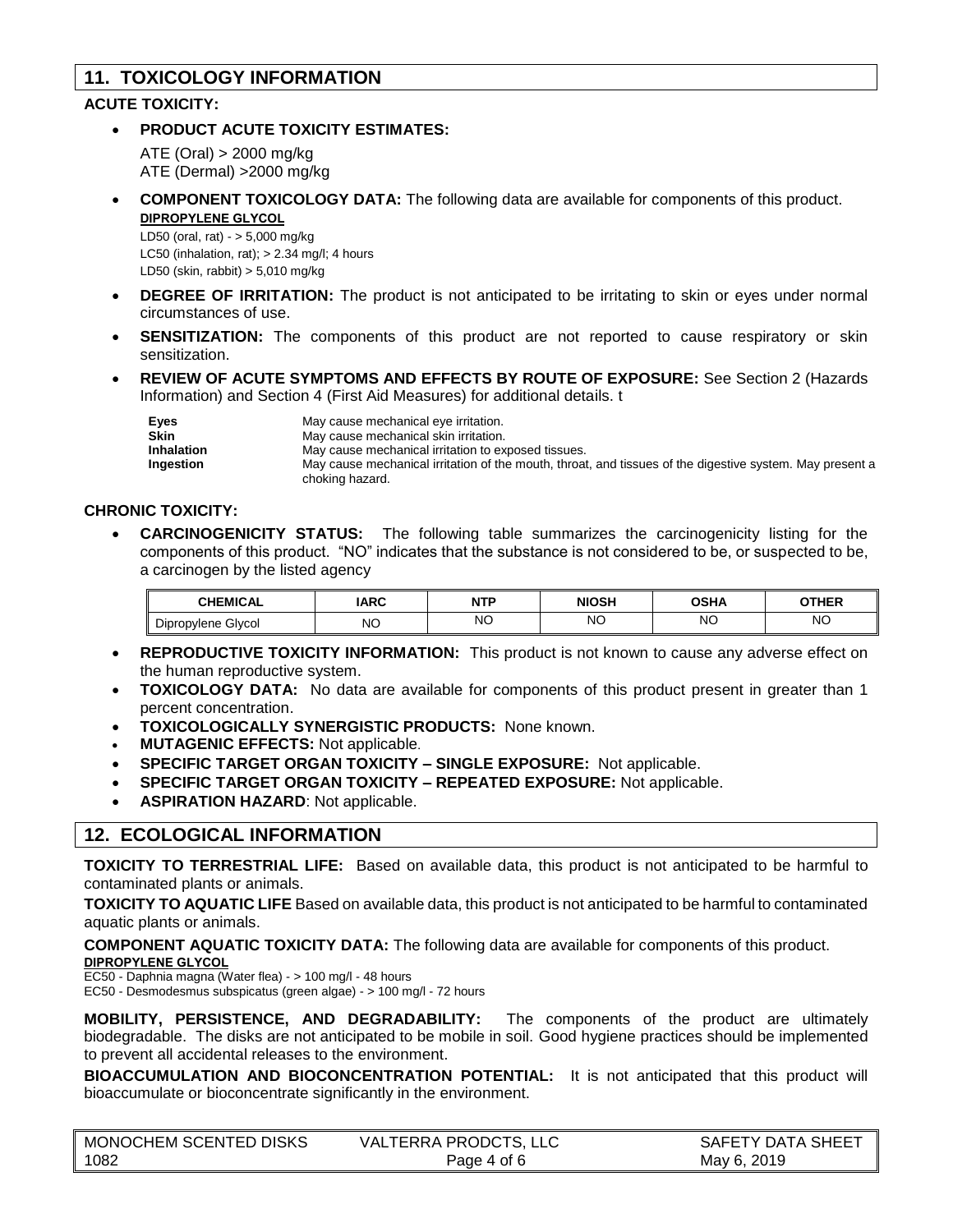# **13. DISPOSAL CONSIDERATIONS**

**WASTE HANDLING RECOMMENDATIONS:** Prepare, transport, treat, store, and dispose of waste product according to all applicable local, U.S. State and U.S. Federal regulations, and the applicable Canadian standards. **EPA RCRA WASTE CODE:** Not applicable.

## **14. TRANSPORT INFORMATION**

## **DEPARTMENT OF TRANSPORTATION HAZARDOUS MATERIALS SHIPPING REGULATIONS:**

**HAZARD CLASSIFICATION:** Not applicable. **UN/NA IDENTIFICATION NUMBER:** Not applicable. **PACKING GROUP:** Not applicable. **LABEL:** Not applicable.

**PROPER SHIPPING NAME:** Not hazardous, per US DOT regulations.

**NORTH AMERICAN EMERGENCY RESPONSE GUIDEBOOK (2016)**: Not applicable.

#### **OTHER PERTINENT TRANSPORTATION REGULATIONS:**

**MARINE POLLUTANT STATUS:** No component is designated as a DOT Marine Pollutant.

**CANADIAN TRANSPORTATION INFORMATION**: This product is NOT regulated by Transport Canada as dangerous goods under Canadian transportation standards.

**IATA DESIGNATION**: This product is NOT regulated as dangerous goods by the International Air Transport Association.

**IMO DESIGNATION**: This product is NOT regulated as dangerous goods by the International Maritime Organization. See previous information for shipping information

## **15. REGULATORY INFORMATION**

#### **OTHER IMPORTANT U.S. REGULATIONS**

**CERCLA REPORTING REQUIREMENTS:** Not applicable.

**SARA REPORTING REQUIREMENTS:** The following reporting requirements are applicable to the components of this product:

| <b>CHEMICAL</b>    | <b>SECTION 302</b>        | <b>SECTION 304</b>   | <b>SECTION 313</b> |
|--------------------|---------------------------|----------------------|--------------------|
|                    | $(40$ CFR 355 Appendix A) | (40 CFR Table 302.4) | (40 CFR 372.65)    |
| Dipropylene Glycol | ΝC                        | NC                   | NC                 |

**SARA SECTION 311/312 FOR PRODUCT:** Not applicable.

**TSCA INVENTORY STATUS:** All components of this product are listed on the TSCA Inventory.

**CALIFORNIA SAFE DRINKING WATER ACT (PROPOSITION 65) STATUS:** No component of this product is known to the State of California to cause cancer or other reproductive harm.

#### **INTERNATIONAL REGULATIONS**

**CANADIAN DSL/NDSL INVENTORY STATUS:** The components of this product are listed on the DSL/NDSL Inventory.

**CANADIAN ENVIRONMENTAL PROTECTION ACT (CEPA) PRIORITY SUBSTANCES LISTS:** The components of this product are not on the CEPA Priorities Substances Lists.

**CANADIAN WHMIS CLASSIFICATION:** See section 2.

| MONOCHEM SCENTED DISKS | <b>VALTERRA PRODCTS, LLC</b> | SAFETY DATA SHEET |
|------------------------|------------------------------|-------------------|
| 1082                   | Page 5 of 6                  | May 6, 2019       |